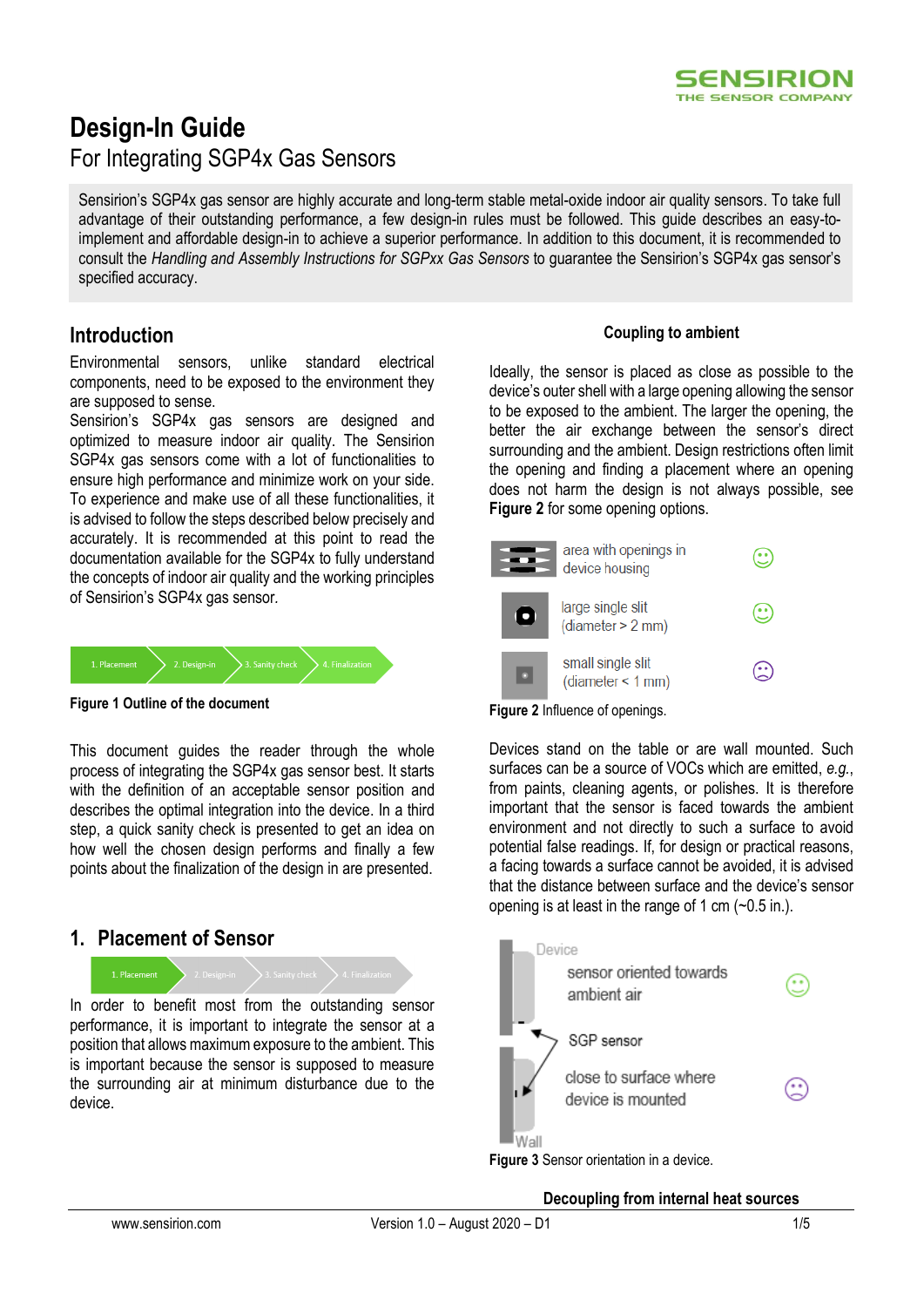

All Sensirion SGP4x gas sensors are temperature controlled and do not show a temperature dependency. In a device however, the sensor is surrounded by material that often outgases which leads to a background signal. This outgassing of the material increases with temperature. A higher background signal affects the sensor's reading by leading to a constant signal and masking small environmental events. Therefore, the system of the integrated Sensirion SGP4x gas sensor with the surrounding, outgassing material is temperature dependent.

To avoid such a temperature dependence, it is important to place the sensor in the device's coldest part. Typically, the largest heat sources in an electronic device are the CPU, the display, the Wifi module, and batteries.



**Figure 4** Placing the sensor in the coldest part of the device.

To profit from convection produced by internal heat sources, it is further recommended to place the sensor in the lower part of the device.

### **2. Integration of the Sensor**



Having an appropriate opening and position for the sensors is only the first step. In a second step, the sensor design-in must be optimized to take full advantage of the opening. The main goal of the mechanical design-in is to ensure a fast and accurate sensor response to environmental changes at minimum cross talk due to device-internal outgassing. Key features of an optimal mechanical designin are a small distance between opening and sensor as well as good sealing towards the device interior. Design-in suggestions will be discussed in the following paragraphs.

### **Distance to opening**

For good coupling to the environment and a fast response time it is important to keep the distance between opening and sensor as small as possible. Facing the sensor's top surface against the opening further minimizes the distance between sensing element and environment.

One of the most important features of a mechanical designin is the sealing. Electronic components, batteries, PCBs, and plastic parts of typical devices emit VOCs. They accumulate inside the device to high concentrations. Without any sealing the VOCs emitted by the device can reach the sensor and mask environmental VOC changes. It is therefore recommended to use a silicone or rubber sealing compressed between the housing and the PCB or Flex-PCB. If for any reason no sealing material can be integrated, it might be sufficient to minimize the gap between housing and PCB. However, it is required to plan for a wide and short opening to optimize the coupling to the environment.

### **Surrounding material**

The right choice of materials in the vicinity of the sensor is very important. A material that outgases next to the SGP4x gas sensor will lead to an unwanted background signal.



**Figure 5** Mechanical design-in recommendations. Key features are a small distance between opening and sensor as well as a good sealing towards the device interior.

**Sealing against device interior**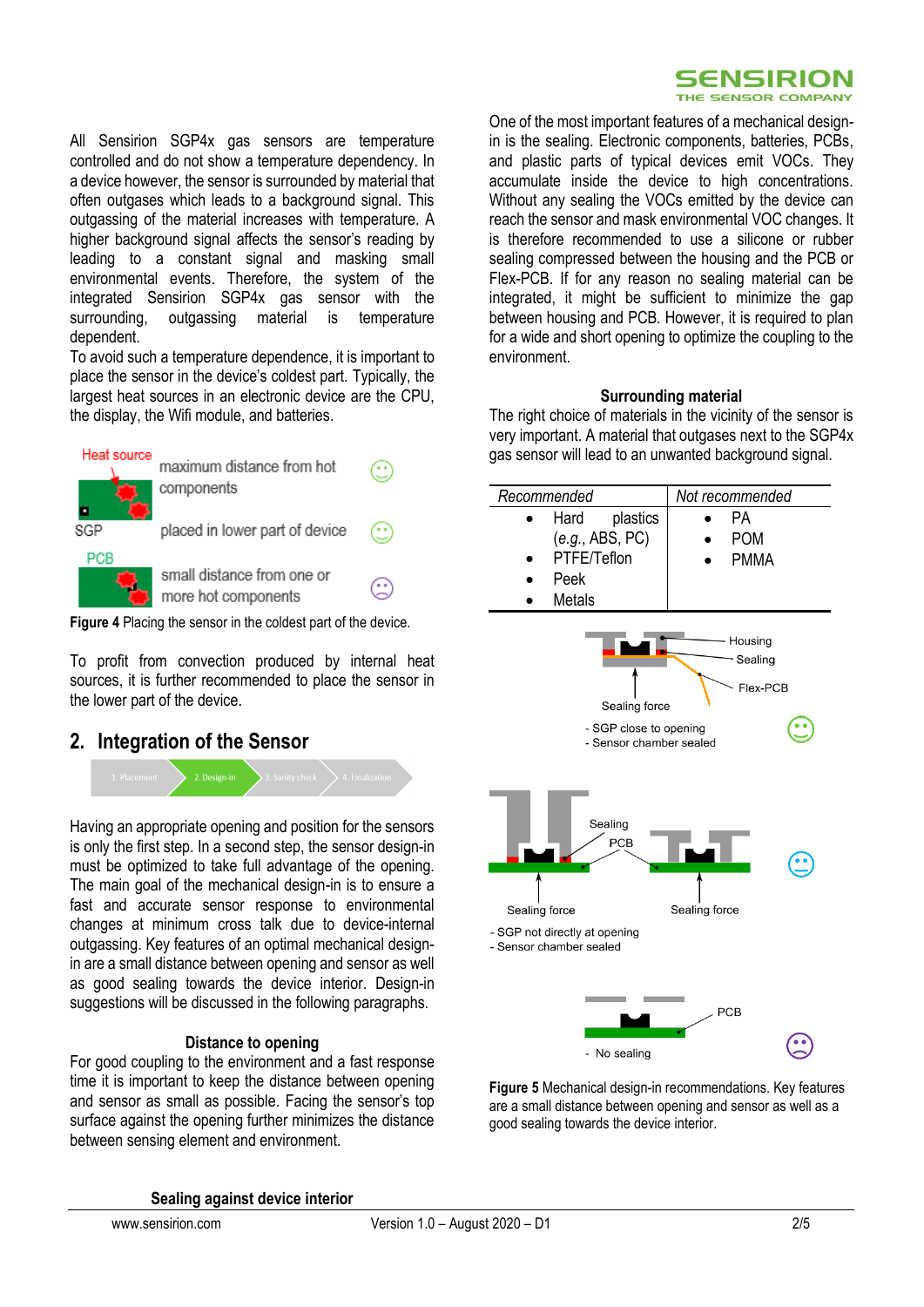## **3. Design-In Sanity Check**



After having built a first prototype, a quick sanity check will give a hint on the design's performance. Besides the prototype, one needs a reference and a VOC source. We propose to use a Sensirion evaluation kit equipped with an SGP4x gas sensor as reference and an ink pen as VOC source. Place your device and the reference 10 cm / 4 in. apart and expose the source in the middle.



**Figure 6** Quick functionality test of the design-in.

Use the reference to check if there is a signal. In case there is not, change the VOC source. In case there is a signal, check the response of your device. Once a clear increase in signal is visible, remove the source and the check the device's recovery. The table below states what number to expect from a good design-in.

| <b>Reaction times</b>                                       | Design-in |
|-------------------------------------------------------------|-----------|
| Fast rise $($ <30 s) and recovery $\circ$<br>(              |           |
| Slow rise $($ >30 s) and recovery $($ $\bullet$<br>(>1 min) |           |
| Little effect on gas measurement in $(\cdot)$<br>device     |           |

## **4. Finalization of Design-In**

Once an adequate design is found, a few additional steps are needed to finalize the SGP4x gas sensor integration.



A large meshed metal grid in front of the sensor's opening helps to protect the SGP4x gas sensor against ESD. A TVS diode on the PCB is another possibility.

### **Capacitor and pull-up resistors**

The VDD pin must be decoupled with an RC element (recommended: 4.7  $\Omega$  and 1  $\mu$ F) which must be placed as close a possible to the SGP4x between these two lines. The required decoupling for VDDH depends on the power supply network connected to the sensor, a capacitor of 1 F is recommended. VDD and VDDH must be connected to one single supply VDD.



- $\checkmark$  capacitor close to SGP4x to decouple power supply pins from GND
- $\checkmark$  resistor close to SGP4x to decouple **VDD from VDDH**
- $\checkmark$  pull-up resistors to VDD for both I<sup>2</sup>C lines (SDA, SCL)

**Figure 8** Electronic integration of the SGP4x sensor.

Furthermore, two pull-up resistors must be introduced to pull the signals SDA and SCL high. We propose a 10 kΩ resistor each. However, the bus capacity requirements must be taken into account as well.

### **No dust protection needed**

Each SGP4x gas sensor comes with an attached dust protection membrane, thus no additional membrane is needed.



If for other reasons an additional protection membrane is added to the device, please consider using a membrane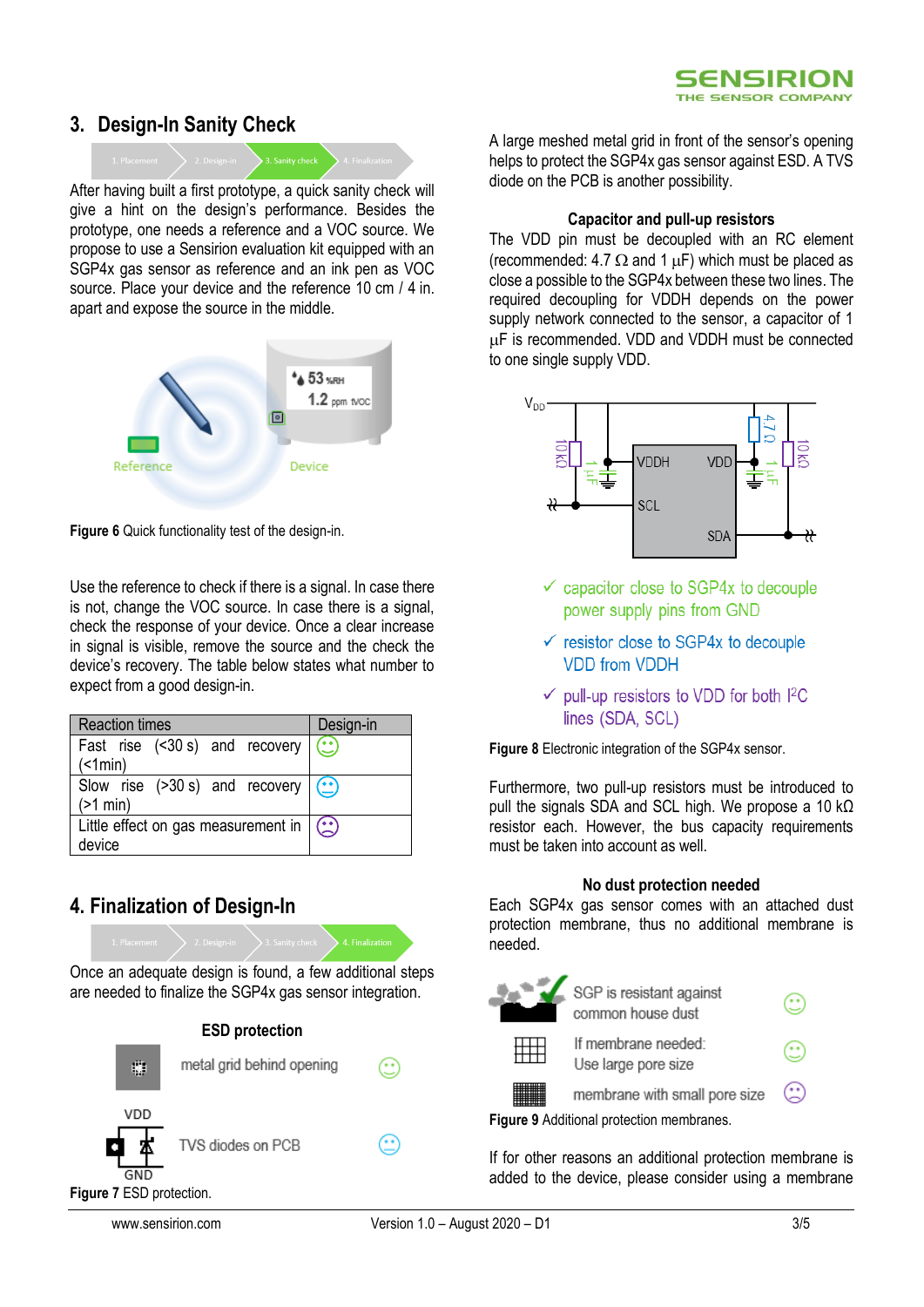

with a large pore size to ensure a fast gas exchange through the membrane.

## **5. Combining SGP4x and SHTxx**

In many cases, the SGP4x gas sensor is used along with an SHTxx humidity and temperature sensor. Whereas the SHTxx does not influence the SGP4x gas sensor in any way, the dissipated heat of the SGP4x can lead to positive temperature offset for the SHTxx sensor. This section will describe how to integrate an SHTxx and a SGP4x in the same device.

For the SHTxx most design-in rules of the SGP4x sensor also apply. For a more in depth reading, it is recommended to read *SHTxx and STSxx Design Guide.* 

To minimize the heat transfer through solid material (conduction), *i.e.*, through the PCB, we advise to use two flex PCBs, one for each sensor, to connect to the main PCB. This will minimize the heat transfer through conduction. If for design or cost reasons, this solution is not possible, the two sensors should be placed as far apart from each other as possible. Experience showed that a distance of around 2 cm  $(-0.8 \text{ in.})$  and milling slits in the PCB around the SHTxx is sufficient.

In addition, heat transfer through convection should also be considered. Integrating the two sensors in separate dedicated volumes is beneficial and recommended. If, for some reason, this is not practical, it needs to be considered that warm air raises. Thus the SHTxx sensors needs to be integrated in a lower spot than the SGP4x gas sensor.

The two sensors come with different I<sup>2</sup>C addresses. Therefore, they can be connected to the same serial bus.